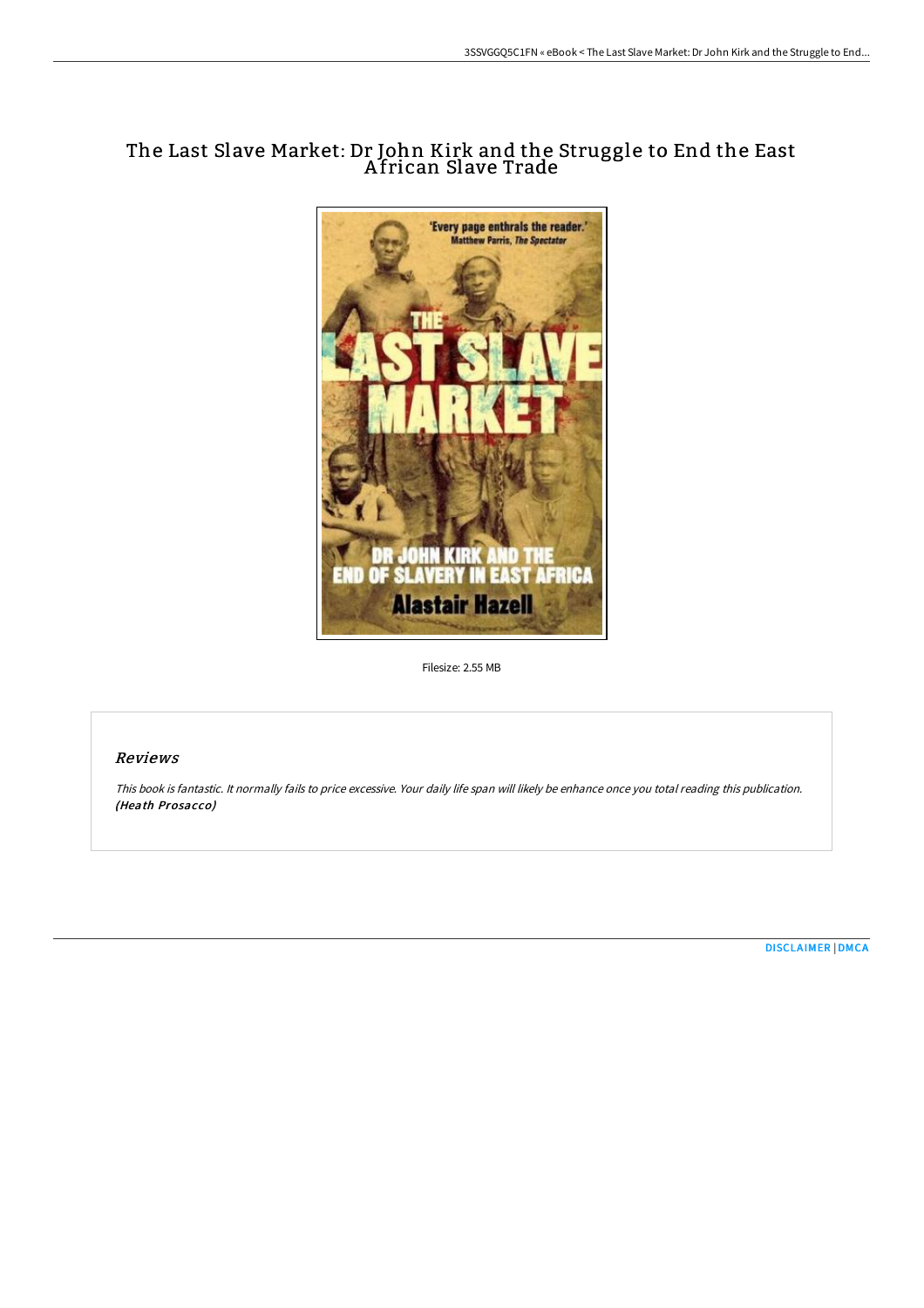## THE LAST SLAVE MARKET: DR JOHN KIRK AND THE STRUGGLE TO END THE EAST AFRICAN SLAVE TRADE



Little, Brown Book Group. Paperback. Book Condition: new. BRAND NEW, The Last Slave Market: Dr John Kirk and the Struggle to End the East African Slave Trade, Alastair Hazell, John Kirk was the only companion of explorer David Livingstone to emerge untainted from the disastrous, tragic expedition up the Zambezi river between 1859 and 1863. Three years later, Kirk returned to Africa, to the notorious island of Zanzibar, ancient post of the slave trade between Africa and the Middle East. Half a century after the abolition of slavery in Britain, slave traffi cking persisted on Africa's east coast, apparently tolerated and even connived with by parts of the British Empire in the Indian Ocean. Kirk, appointed as medical officer to the British Consulate in Zanzibar, could do nothing. This extraordinary and controversial book brings Kirk's years in Zanzibar to life. The horrors of the overland passage from the interior, and the Zanzibar slave market itself, are vividly described, together with Kirk's final, bitter conflict with Livingstone, who blamed Kirk for his own failings. But it was Kirk's success in closing down the slave trade on the island which made him famous across the world. Using private diaries and papers, a long forgotten Victorian hero and an extraordinary chapter in British history are revived in detail.

Read The Last Slave Market: Dr John Kirk and the [Struggle](http://albedo.media/the-last-slave-market-dr-john-kirk-and-the-strug.html) to End the East African Slave Trade Online  $\blacksquare$ [Download](http://albedo.media/the-last-slave-market-dr-john-kirk-and-the-strug.html) PDF The Last Slave Market: Dr John Kirk and the Struggle to End the East African Slave Trade